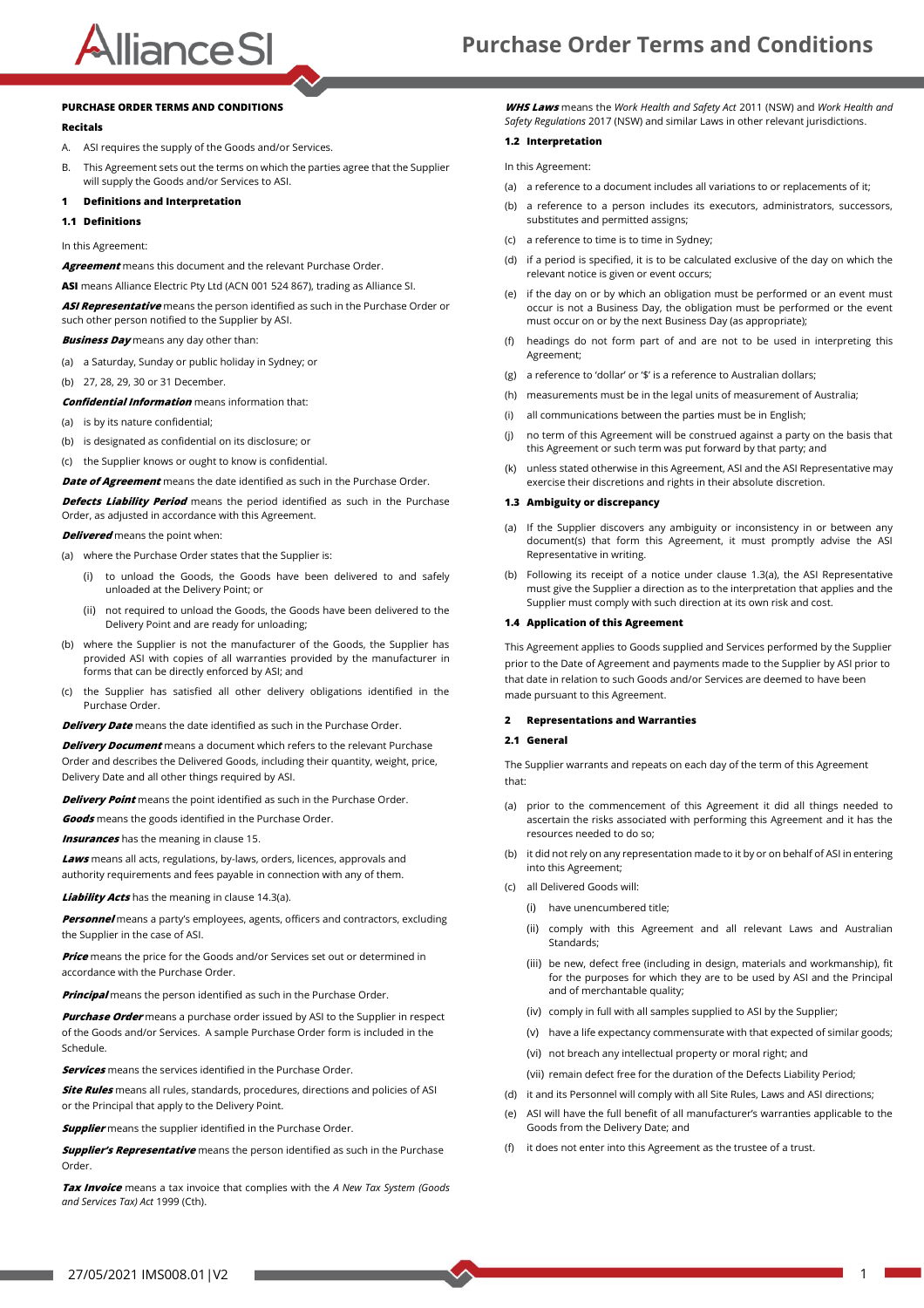### **Purchase Order Terms and Conditions**

#### **2.2 Services**

Where this Agreement obliges the Supplier to perform Services, the Supplier warrants and repeats on each day of the term of this Agreement that all Services will be:

- (a) supplied with the degree of skill, care and diligence expected of a skilled professional experienced in providing the same or similar services; and
- (b) performed in accordance with all Site Rules and ASI directions and relevant Australian standards and Laws.

#### **2.3 Supplier acknowledgments**

The Supplier acknowledges and agrees that:

AllianceSI

- (a) ASI enters into this Agreement relying on the warranties in clause [2.1](#page-0-2) and would not have done so without them;
- (b) time is of the essence in relation to the Delivery of the Goods and performance of the Services; and
- (c) this Agreement does not exclude or modify any conditions, warranties or guarantees implied by Law.

#### **3 Engagement of the Supplier**

- (a) The Supplier must Deliver the Goods and/or perform the Services in accordance with this Agreement and ASI must pay the Supplier the Price for doing so.
- (b) This Agreement will be deemed to be accepted by the Supplier on the earliest of the Supplier:
	- (i) returning a signed copy of the relevant Purchase Order to ASI;
	- (ii) indicating to ASI its intention to supply the Goods and/or perform the Services; or
	- (iii) commencing the supply of the Goods and/or Services after receipt of the Purchase Order.

#### <span id="page-1-4"></span>**4 Delivery**

The Supplier must:

- (a) ensure that all Delivered Goods are:
	- (i) packed and labelled in accordance with all relevant Laws and Australian Standards;
	- (ii) packed in a manner that avoids damage during their transit and storage; and
	- (iii) accompanied by a Delivery Document; and
- (b) Deliver the Goods to the Delivery Point:
	- (i) on the Delivery Date; and
	- (ii) in accordance with all Laws.

#### <span id="page-1-0"></span>**5 Delay**

#### <span id="page-1-3"></span>**5.1 Notice**

The Supplier must, within 12 hours after it became aware of a matter likely to delay its Delivery of Goods or performance of Services, give written notice to the ASI Representative detailing the:

- (a) cause of the delay;
- (b) estimated duration of the delay; and
- (c) actions it has taken or will take to mitigate it,

and thereafter:

- (d) every 2 days during the delay provide written reports to the ASI Representative updating it on the matters referred to in this claus[e 5;](#page-1-0) and
- (e) take all necessary steps to avoid or minimise the delay.

#### <span id="page-1-1"></span>**5.2 Relief**

- (a) Subject to claus[e 5.2\(](#page-1-1)[b\),](#page-1-2) the Supplier is not entitled to an extension of time or to recover any costs or damages from ASI for any delay or disruption in performing this Agreement.
- <span id="page-1-2"></span>(b) If the Supplier:
	- (i) is delayed in performing this Agreement by a breach of this Agreement by ASI; and
	- (ii) complies with claus[e 5.1,](#page-1-3)

the ASI Representative must grant a reasonable extension of time to the Delivery Date as the Supplier's sole entitlement for such breach and delay.

#### <span id="page-1-7"></span>**5.3 ASI rights**

If the Goods are not Delivered or Services performed by the Date for Delivery then, without limiting its other rights, ASI may:

- (a) refuse to take further deliveries of Goods and/or Services;
- (b) cause the Supplier to use another form of delivery nominated by ASI and at the Supplier's risk and cost;
- (c) direct the Supplier to obtain the Goods and/or Services from a third party within a nominated period;
- (d) cancel the supply and obtain substitute goods and/or services from a third party; or
- (e) terminate this Agreement with immediate effect.

#### **6 Inspection, testing and acceptance**

#### **6.1 Offsite inspection**

- (a) ASI and its nominees:
	- (i) must be given full and free access at all times to inspect the manufacture and supply of the Goods; and
	- (ii) have the right to reject Goods in manufacture that do not comply with this Agreement.
- (b) Any inspection or failure to inspect by ASI will not relieve the Supplier of any obligation under this Agreement and a failure to reject a Good does not constitute acceptance of it.

#### <span id="page-1-8"></span>**6.2 Inspection and testing after Delivery**

- (a) Acceptance of Goods by ASI is subject to Goods passing all inspections and testing required by ASI.
- (b) If ASI believes Delivered Goods do not comply with this Agreement, without limiting its other rights, it may:
	- (i) reject some or all of the Delivered Goods and require the Supplier to immediately refund all amounts paid by ASI in respect of them;
	- (ii) require the Supplier (at its risk and cost) to repair or replace the defective Goods within a nominated period; or
	- (iii) convert the Goods into a condition acceptable to ASI and all associated costs will be due and payable from the Supplier to ASI.

#### <span id="page-1-9"></span>**7 Risk and title**

- (a) Risk in Goods passes to ASI upon their Delivery in accordance with claus[e 4.](#page-1-4)
- (b) Title in Goods passes to ASI upon their Delivery, unless ASI has paid an amount for the relevant Goods prior to their Delivery in which case title will pass upon payment.
- **8 Variations**

#### <span id="page-1-5"></span>**8.1 Directions to vary**

- (a) ASI may, by written notice titled 'Variation Direction', direct the Supplier to vary the Goods and/or Services (including by way of increase, decrease, omission or change) and the Supplier must comply with such direction.
- <span id="page-1-6"></span>(b) If the Supplier receives a direction from ASI which, although not identified as a 'Variation Direction', it considers to be a direction to carry out a variation, the Supplier must:
	- (i) immediately advise the ASI Representative of this belief; and
	- (ii) not comply with the direction until the ASI Representative confirms in writing whether:
		- (A) the direction is a Variation Direction;
		- (B) the Supplier should comply with it; or
		- (C) ASI withdraws the direction.
- (c) If the Supplier does not comply with claus[e 8.1\(](#page-1-5)[b\),](#page-1-6) it is not entitled to make any claim in relation to its compliance with the relevant direction.
- (d) If ASI issues a Variation Direction which omits Goods and/or Services, it may obtain them from or have them performed by a third party.

#### **8.2 Valuation of variations**

Unless otherwise agreed in writing by the parties, variations must be valued by the ASI Representative using:

- (a) relevant rates included in the Purchase Order; or
- (b) if the Purchase Order does not include a relevant rate, rates that ASI considers reasonable.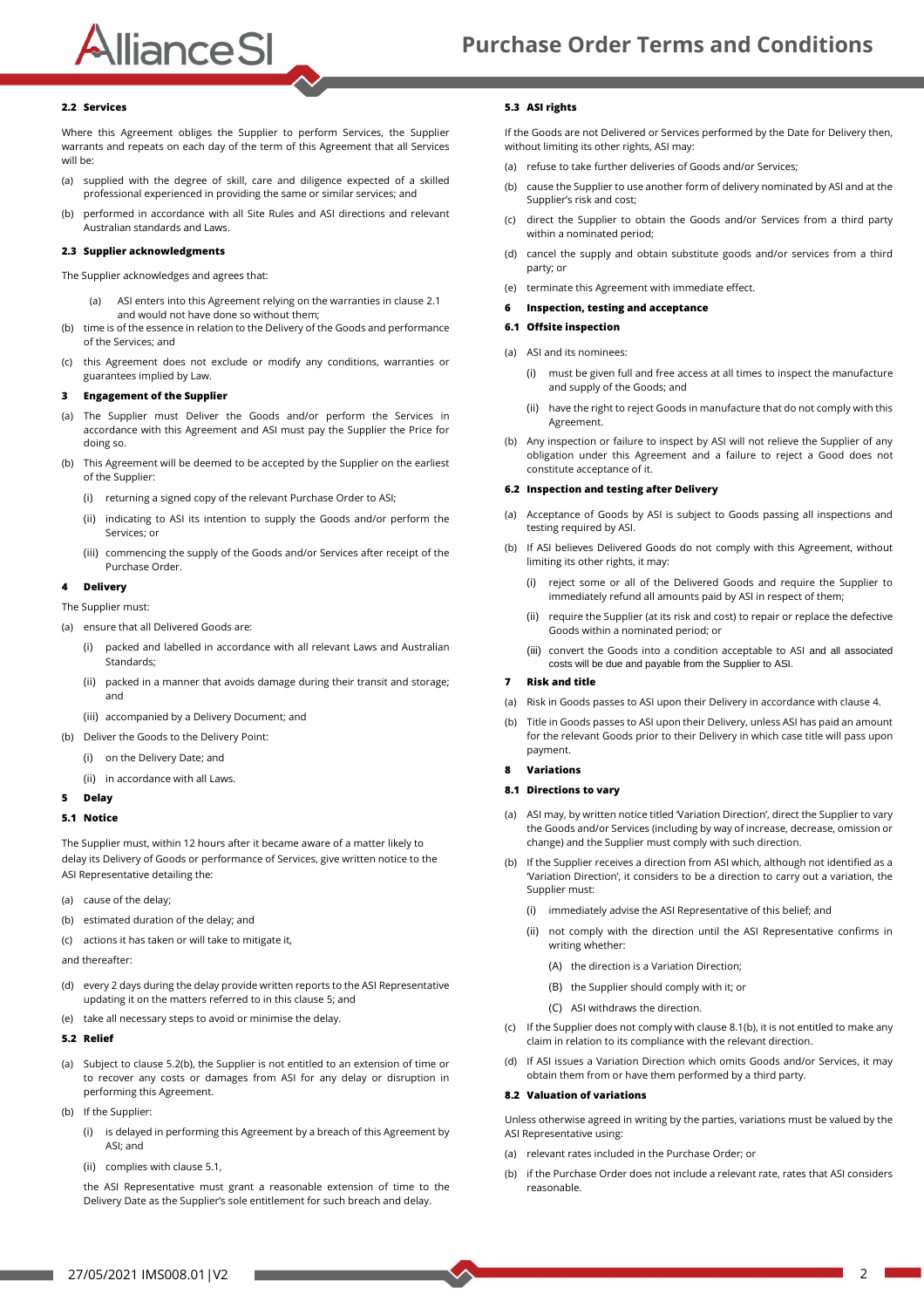### **Purchase Order Terms and Conditions**

#### **9 Suspension of Delivery**

AllianceSI

- (a) Except where directed to do so by the ASI Representative, the Supplier must not suspend the Delivery of Goods and/or the performance of Services.
- (b) The ASI Representative may immediately suspend the Delivery of some or all Goods and/or Services by written notice to the Supplier and it must comply with such direction.
- (c) The Supplier must resume Delivery of suspended Goods and/or Services promptly after being directed to do so by the ASI Representative.
- (d) The Supplier is not entitled to compensation as a result of a suspension of any Delivery.

#### <span id="page-2-2"></span>**10 Safety**

- <span id="page-2-3"></span>(a) The Supplier must perform this Agreement safely, in accordance with the Site Rules and WHS Laws and so as to prevent any loss, damage or injury to any person or property.
- (b) Without limiting claus[e 10](#page-2-2)[\(a\),](#page-2-3) the Supplier must:
	- (i) notify the ASI Representative immediately of all work health and safety matters arising out of, or in any way in connection with, the Supplier's performance of this Agreement;
	- exercise duties of utmost good faith to ASI and the Principal in performing this Agreement to enable them to discharge their respective duties under the WHS Laws;
	- (iii) ensure that, if any Law requires that a:
		- (A) person:
			- (1) be authorised or licensed to carry out particular work, that person is so authorised or licensed, and complies with all conditions of such authorisation or licence; or
			- (2) has prescribed qualifications or experience or, if not, is supervised by a person who has prescribed qualifications or experience, that person has the required qualifications or experience or is so supervised; or
		- (B) workplace, plant, substance or design, or work or class of work, be authorised or licensed, that thing is so authorised or licensed;
	- (iv) not direct or allow a person to perform Services unless such person satisfies all relevant requirements of this claus[e 10;](#page-2-2)
	- (v) if directed by the ASI Representative or required by the WHS Laws, produce evidence of all approvals, authorisations, licences, prescribed qualifications and experience, or any other information relevant to work health and safety to the satisfaction of the ASI Representative before the Supplier or any subcontractor commences any relevant activity; and
	- (vi) ensure that the Supplier and all relevant Personnel complete all inductions relevant to the Delivery Point before attending it.

#### **11 Payment**

#### <span id="page-2-5"></span>**11.1Payment**

- (a) The Supplier must claim payment of the Price progressively by issuing Tax Invoices in accordance with the Purchase Order that detail the Goods Delivered and Services performed in the relevant month along with reasonable supporting documentation.
- <span id="page-2-6"></span>(b) Subject to its rights under claus[e 11.4,](#page-2-4) ASI must pay the Supplier the amount claimed in a Tax Invoice within 45 days after the date of its receipt by ASI.

#### **11.2No other payments**

Except as expressly provided in this Agreement, the Supplier is not entitled to payment from ASI other than the Price and acknowledges and agrees that the Price includes:

- (a) all charges for packaging, packing, insurance and Delivery of the Goods in accordance with this Agreement;
- (b) all Supplier costs associated with performing this Agreement; and
- (c) the cost of performing any miscellaneous services.

#### **11.3Conditions Precedent**

The Supplier must not serve a Tax Invoice on ASI and ASI is not obliged to make a payment in accordance with claus[e 11.1\(](#page-2-5)[b\),](#page-2-6) unless the Supplier has:

- (a) effected all insurances required by this Agreement; and
- (b) supplied ASI with a Delivery Document in relation to the Delivered Goods referred to in the Tax Invoice.

#### <span id="page-2-4"></span>**11.4Set off**

If ASI has a claim to money against the Supplier, it may set off that money against any sum the Supplier is or may be entitled to in connection with this Agreement.

#### <span id="page-2-7"></span>**12 Taxes and GST**

- (a) Subject to the remainder of this clause [12,](#page-2-7) the Supplier must pay all taxes concerning the supply of Goods and/or performance of Services.
- (b) Each party warrants to the other that it is registered for GST and must immediately notify the other if it ceases to be so registered.
- (c) If consideration given by a party (Payer) in connection with this Agreement does not include GST and is consideration for a taxable supply for which the party who makes the supply (Supplying Party) is liable for GST, the Payer must pay the Supplying Party an additional amount equal to the consideration multiplied by the rate of GST.

#### <span id="page-2-8"></span>**13 Defects Liability Period**

- (a) The Defects Liability Period will commence on the date on which Delivered Goods are accepted by ASI by written notice to the Supplier and expires on the date specified in the Purchase Order, as adjusted in accordance with clause [13\(](#page-2-8)[d\).](#page-2-9)
- <span id="page-2-10"></span>(b) Upon receipt of a notice from ASI of a defect in a Delivered Good during the Defects Liability Period, the Supplier must repair or replace the affected Good (at ASI's election) at no cost to ASI and within the period directed by ASI.
- (c) If the Supplier fails to rectify a defect in accordance with claus[e 13\(](#page-2-8)[b\),](#page-2-10) ASI may rectify or cause to be rectified the defect at the Supplier's risk and expense and all costs incurred by ASI in doing so will be a debt due and payable from the Supplier to ASI.
- <span id="page-2-9"></span>(d) Where a defect is rectified, a separate Defects Liability Period will apply in respect of such Good and commence on the date its rectification is finished.

#### **14 Indemnity and Liability**

#### <span id="page-2-11"></span>**14.1Indemnity**

- <span id="page-2-12"></span>(a) The Supplier must indemnify ASI and its Personnel from and against all claims, damages, expenses, losses and liabilities in respect of any:
	- (vii) breach of this Agreement by the Supplier;
	- (viii) wilful, unlawful or negligent act or omission of the Supplier or any of its Personnel;
	- (ix) loss of, loss of use of, destruction or damage to, property, caused or contributed to by the Supplier or its Personnel;
	- (x) injury to, or disease, illness or death of, persons caused or contributed to by the Supplier or its Personnel;
	- (xi) breach by the Supplier or its Personnel of a duty of confidence owed to ASI; or
	- (xii) act of abandonment of some or all of this Agreement by the Supplier.
- (b) The Supplier's liability under clause [14.1\(](#page-2-11)[a\)](#page-2-12) is reduced to the extent a negligent act or omission of ASI contributed to the relevant claim, damage, expense, loss or liability.
- (c) Each indemnity in this Agreement is a continuing obligation, separate and independent from all other obligations and survives the termination or expiration of this Agreement.
- (d) It is not necessary for a party to incur an expense before enforcing an indemnity.
- (e) A party must pay on demand any amount it must pay under an indemnity in this Agreement.

#### **14.2Indirect Loss**

To the fullest extent permitted by all relevant Laws, ASI has no liability to the Supplier or any of its Personnel under or arising out of this Agreement for any:

- (a) loss of revenue, use, production, goodwill, profit, business, data, contract or anticipated savings;
- (b) financing costs or increase in operating costs; or
- (c) other purely financial or economic or other special or indirect loss or damage.

#### <span id="page-2-0"></span>**14.3Proportionate Liability**

The parties acknowledge and agree that:

<span id="page-2-1"></span>(a) to the fullest extent permitted by Law, Part 4 of the *Civil Liability Act* 2002 (NSW) and equivalent Laws in other jurisdictions (together, the *Liability Acts*) are excluded in relation to claims arising out of this Agreement; and

**State State**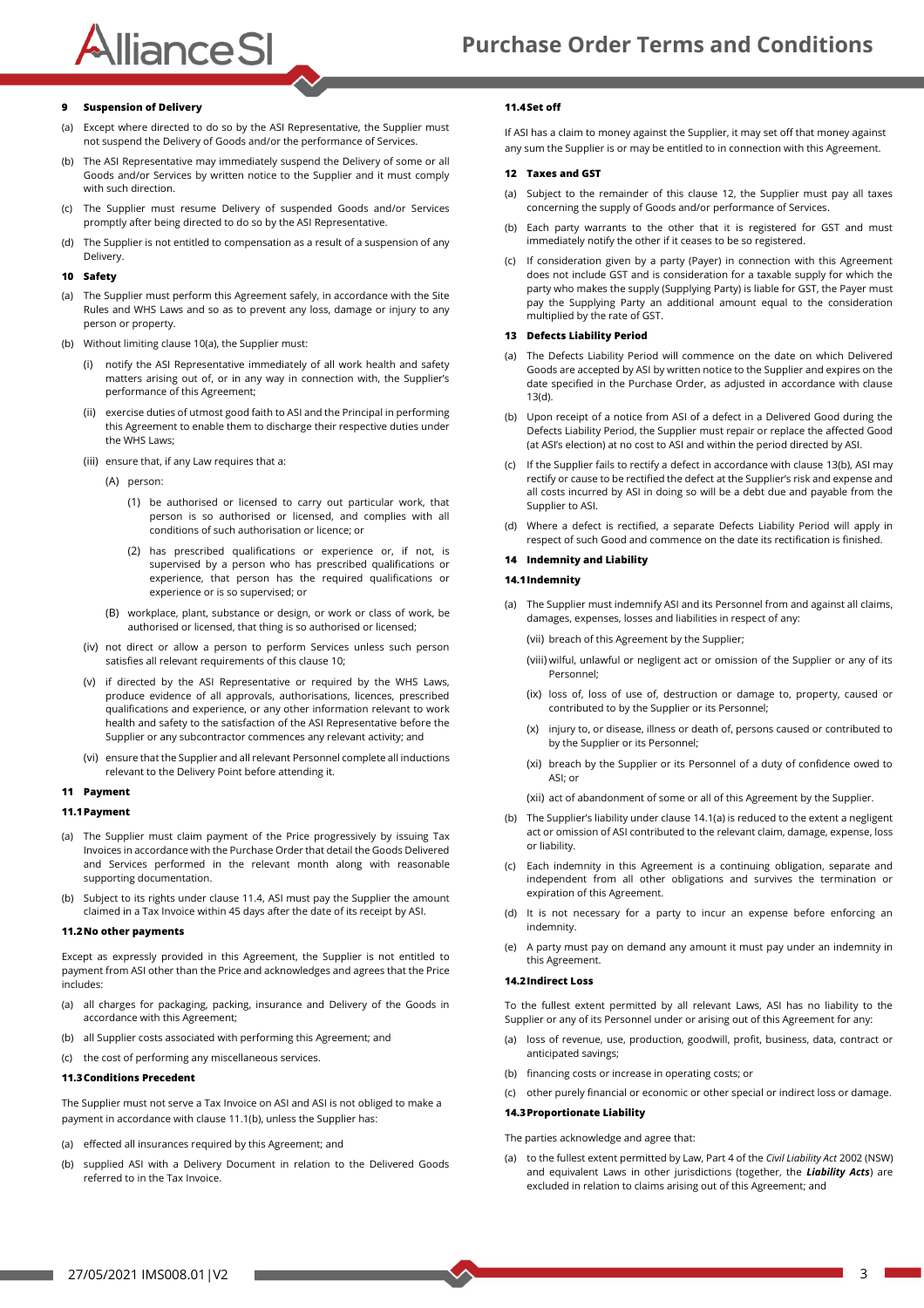# AllianceSI

(b) if any provision of a Liability Act applies to any claim between the parties arising out of this Agreement, the Supplier must indemnify ASI and its Personnel from and against all losses, costs, expenses and claims they suffer or incur which the Supplier would be liable but for the operation of the Liability Act.

#### <span id="page-3-0"></span>**15 Insurance**

- (a) Before the Date of Agreement and until the expiry of the last Defects Liability Period, the Supplier must effect and maintain the following insurances (together, the *Insurances*):
	- (xiii) a public and product liability insurance policy in the names of the parties (including a 'cross liability' clause) for at least \$20 million per claim;
	- (xiv) transit insurance for the full value of all Goods whilst they are in transit; and
	- (xv) workers' compensation insurance as required by Law,
	- and ensure that all subcontractors do likewise.
- (b) Whenever directed by ASI, the Supplier must produce certificates of currency in respect of the Insurances.
- (c) If, after being so requested by ASI, the Supplier fails to produce certificates of currency in respect of the Insurances, ASI may suspend all payments to the Supplier and effect some or all relevant Insurance(s) and the premiums paid will be a debt due and payable from the Supplier to ASI.
- (d) The Supplier must:
	- (xvi) not do or permit, or omit to do, anything which prejudices any Insurance or insurance policy maintained by ASI or the Principal;
	- (xvii) immediately rectify anything which prejudices or could prejudice any Insurance or insurance policy maintained by ASI or the Principal;
	- (xviii) promptly reinstate any Insurance should it lapse;
	- (xix) give full details to its insurer(s) of all matters the non-disclosure of which might prejudice any Insurance or reduce its cover;
	- (xx) comply with the terms of each Insurance and insurance policy maintained by ASI or the Principal; and
	- (xxi)to the extent it is able to recover under an Insurance (or could have but for a failure to maintain it), recover and indemnify ASI and its Personnel up to the relevant level of cover.
- (e) The effecting of the Insurances does not limit its obligations and liabilities under this Agreement.

#### <span id="page-3-1"></span>**16 Dispute resolution**

- <span id="page-3-2"></span>(a) If a dispute arises under or out of this Agreement, either party may issue a notice to the other setting out details of the dispute.
- <span id="page-3-3"></span>(b) Within 10 days after a notice is received by a party in accordance with clause [16\(](#page-3-1)[a\),](#page-3-2) senior representatives from each party must meet to attempt to resolve the dispute in good faith.
- (c) If a dispute is not resolved within 15 days after the meeting referred to in clause [16\(](#page-3-1)[b\),](#page-3-3) either party may commence litigation to resolve it.
- (d) The Supplier must continue to perform this Agreement despite the existence of a dispute.
- (e) Nothing in this clause [16](#page-3-1) prejudices the right of a party to seek injunctive or urgent relief.

#### <span id="page-3-4"></span>**17 Default and Termination**

- (a) If the Supplier commits a substantial breach of this Agreement, ASI may issue it with a written notice to show cause which states:
	- (xxii) the alleged substantial breach;
	- (xxiii) that the Supplier is required to show cause in writing; and
	- (xxiv) the time by which the Supplier must do so.
- (b) If the Supplier fails to show cause to ASI's satisfaction by the required time, ASI may immediately terminate this Agreement by written notice to the Supplier.
- (c) Notwithstanding the remainder of this clause [17,](#page-3-4) if the Supplier commits a substantial breach of this Agreement that is incapable of remedy, ASI may immediately terminate this Agreement by written notice to the Supplier.

#### **18 Termination for Insolvency**

If ASI believes the Supplier is or may soon be financially unable to proceed with this Agreement, ASI may, to the extent permitted by Law, immediately terminate this Agreement by written notice to the Supplier.

#### <span id="page-3-5"></span>**19 Termination for Convenience**

<span id="page-3-6"></span>(a) ASI may:

(xxv) at any time, for its convenience and by written notice to the Supplier, terminate this Agreement effective from the time stated in the notice; and

- (xxvi) thereafter procure some or all undelivered Goods and/or unperformed Services from others.
- <span id="page-3-8"></span><span id="page-3-7"></span>(b) If ASI terminates this Agreement under claus[e 19\(](#page-3-5)[a\):](#page-3-6)

(xxvii) it must pay the Supplier the applicable portion of the Price for Delivered Goods and performed Services up to the date of termination; and

(xxviii) except as set out in clause [19](#page-3-5)[\(b\)](#page-3-7)[\(xxvii\),](#page-3-8) the Supplier is not entitled to compensation in respect of such termination.

#### <span id="page-3-9"></span>**20 Confidentiality**

- <span id="page-3-11"></span>(a) Subject to claus[e 20](#page-3-9)[\(b\),](#page-3-10) the Supplier must not, without the prior written consent of the ASI Representative, divulge or permit its Personnel to divulge (other than to properly perform this Agreement) any Confidential Information.
- <span id="page-3-10"></span>(b) Claus[e 20\(](#page-3-9)[a\)](#page-3-11) does not apply to Confidential Information which is:

(xxix) made public through no default of the Supplier or any of its Personnel; or

(xxx) required to be disclosed by Law.

#### **21 Media**

The Supplier must not discuss this Agreement, the Principal or ASI (including its Personnel) with any media without the ASI Representative's prior written approval and must refer all such enquiries to the ASI Representative.

#### **22 Notices**

A notice under this Agreement is only effective if it is in writing, signed by the party's Representative, addressed to the other party's Representative and left at or mailed or emailed to the addressee's address in the Purchase Order. If:

- (a) left at the addressee's address in the presence of a member of its Personnel between 9:00am and 5:00pm on a Business Day, it is taken to have been immediately received;
- (b) sent by mail, it is taken to have been received 3 Business Days after posting; or
- (c) sent by email, the *Electronic Transactions Act* 2000 (NSW) applies to determine when it is received.

#### **23 Assignment and Subcontracting**

(a) The Supplier must not:

(xxxi) assign any of its rights under this Agreement; or

(xxxii) subcontract the performance of any of its obligations under this Agreement,

without the prior written consent of the ASI Representative.

(b) The Supplier is liable for the acts and omissions of its subcontractors as if they were acts and omissions of the Supplier.

#### **24 Waiver**

Nothing in this Agreement will be waived, discharged or released unless it is done so in writing.

#### **25 Governing Law**

This Agreement is governed by the laws of New South Wales and each party irrevocably submits to the jurisdiction of the courts of that State.

#### **26 Entire Agreement**

This Agreement contains the entire agreement between the parties in respect of its subject matter.

#### **27 Giving effect to this Agreement**

The Supplier must do anything, and ensure that its Personnel do anything, ASI may reasonably require to give full effect to this Agreement.

#### **28 Invalidity and enforceability**

The invalidity or unenforceability of any provision of this Agreement does not affect the validity or enforceability of any other provision of this Agreement and the invalid or unenforceable part is severable.

#### <span id="page-3-13"></span>**29 Amendment**

This Agreement may only be amended by a document signed by or on behalf of each party.

#### <span id="page-3-12"></span>**30 Survival**

This claus[e 30](#page-3-12) and clause[s 1,](#page-0-3) [2,](#page-0-4) [5.3,](#page-1-7) [6.2](#page-1-8) an[d 7](#page-1-9) - [29](#page-3-13) survive the expiry or termination of this Agreement.